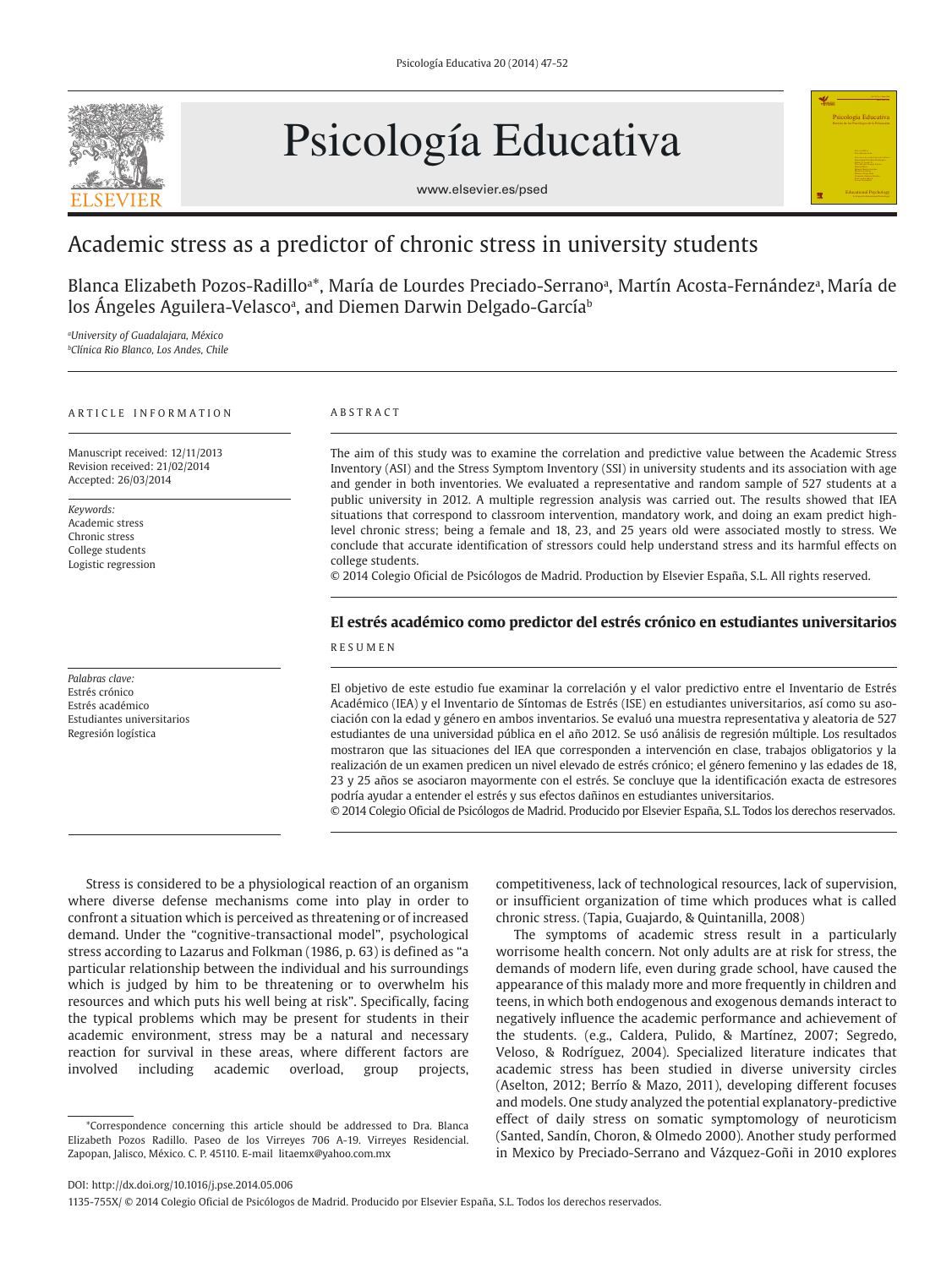the relationship between the *stress profile* and *burnout* in Mexican university students, using a statistical regression model in which the existence of a significant correlation is reported. Other studies are directly related to perception, life events and school activities (e.g., Díaz, 2010; Matheny, Roque-Tovar, & Curlette, 2008; Pulido et al., 2011; Román, Ortiz, & Hernández, 2008), as well as academic strategies and school performance (e.g., Broc & Gil, 2008; Caldera, et al., 2007; Díaz, 2010; Martínez, 2010; Sohail, 2013). These studies conclude that timely evaluations favor the application of efficient interventions in order to lower the stress levels, lower the associated worrisome thoughts and prevent the deterioration of performance of the students (Caldera, et al., 2007).

Based on these conclusions, the objective of this study was to examine the correlation predictive value of the Academic Stress Inventory (ASI) over the Stress Symptoms Inventory (SSI) in university students, as well as their association with age and gender in both inventories.

It is appropriate to mention on one hand that in the bibliographic research no predictive studies reporting the relationship between ASI and SSI were discovered, and particularly studies related to university students. Therefore, this study is considered groundbreaking in the exploration of this relationship.

On the other hand, because the symptoms associated with stress are present in a high percentage of the population of Mexico, this study is important in order to support evidence for the transactional theory of stress and its negative manifestations in academic fields. We hope that in the near future models can be constructed to explain the role of the situations and components of academic stress in order to be able to predict the presence of chronic stress.

The present study has as its purpose to prove the following hypothesis: the ASI situations (test taking, oral presentations, classroom participation, seeking help from tutors, academic overload, overly large class size, lack of time, obligatory assignments, homework, group projects, and competition among students) are predictive of a high level of chronic stress (SSI) and are associated to age and gender of university students.

#### **Method**

#### **Sample and Procedure**

A cross-sectional and analytical study was performed during the 2012 school year with university students with physical education and sports majors from a public university in Guadalajara, Mexico. Total enrollment was 976 students (63% men and 37% women) from which a simple random selection with an expected prevalence of 64.5% (Marty, Lavín, Figueroa, Larraín, & Cruz, 2005), a 70% accepted minimum frequency and with 99% precision (Lwanga & Lameshow, 1991), which produced 527 individual interviews of university students.

The selection of this university population was carried out by random and proportional numbers, taking into consideration gender and scholastic cycles. The list of students registered for the 2012 school year was used to select those who would voluntarily answer the surveys under an informed consent status. The investigative protocol and informed consent form were reviewed and approved with reference number IISO/CI/11/2012-2013 in adherence to the Helsinki Declaration of 2008 in terms of the ethics of investigation of human beings.

#### **Measures**

The *Academic Stress Inventory* was used (ASI; Polo, Hernández, & Pozo, 1999) validated by the Spanish Society of Anxiety and Stress. This is a questionnaire with eleven situations which were considered potential stress generators in students in the academic arena. Each one of the situations offers a scaled answer of 5 points (1 no stress, 5 high stress) where each participant gives a value according to his or her perception of whether or not it produces stress.

The eleven situations considered to be potential stress generators are: test taking (EA1), oral presentations (EA2), class participation (EA3), seeking help from tutors (EA4), academic overload (EA5), overly large class size (EA6), lack of time (EA7), obligatory assignment (EA8), homework (EA9), group projects (EA10), and competition among classmates (EA11). The reliability in terms of internal consistency corresponds to an alpha coefficient by Cronbach of .90, which is considered satisfactory. In order to establish association, the score is converted from ordinal values into a cardinal level of academic stress in the following way: if the value was 1-2 it was considered low level; a value of 3, moderate level; and between 4-5, high level.

The *Stress Symptom Inventory* (SSI), a questionnaire which was developed and approved by Lipp and Guevara (1994), contains a list of 42 psycho-physiological symptoms characteristic of chronic stress which is based on a three phase model developed by Selye (alarm, resistance, and exhaustion). In 1988, Dominguez adapted it for use in Mexico by means of a content validation and reported an alpha internal consistency rating by Cronbach of .94, which indicates an acceptable degree of reliability. The classification of high, moderate, and low levels of chronic stress was carried out by mean and standard deviation (*SD*). Furthermore, high level is considered two and three *SD* above mean, medium level ± 1 *SD* and low level stress 2 and 3 *SD* below mean (Pozos-Radillo, Torres, Aguilera, Acosta, & González, 2008). Variables gender and age (in five year increments) are also presented.

#### **Data Analysis**

Pearson's analysis of correlation was used to pinpoint the information about the predictive value and, in order to determine the validity of the measurements obtained, we carried out an analysis of regression *by steps* for the ASI and SSI by simultaneously introducing the equation of measurement to the level of significance ( $p < .05$ ). In these analyses, the variables appear in order in the equation according to the percentage of the explained variance.

Afterwards, a hierarchical analysis of multiple regression was applied to determine the predictive value of the situations of the ASI in which the *Introduce* method was used with the ASI situations. With this procedure, an incremental value of prediction of the variable included in third place (ASI) was obtained, once the effect of the second and the first was controlled.

In order to explore the statistically significant difference of gender and age in chronic stress (SSI), as it relates to academic stress situations (ASI), the bi-variant associations were tracked through an analysis of the contingency charts. In these contingency charts the categories of the ASI and SSI (high, moderate and low) were evaluated and were transformed into dichotomies, with values of "0" or "1"; a high level rating was considered as risk. In order to carry out the association of risk calculation the Odds Ratio (*OR*) was estimated with a CI of 95% and a level of significance of *p* < .05. The data was tabulated and processed using SPSS (Statistical Package for Social Sciences), Version 15 for Windows XP, with university license.

#### **Results**

#### **Descriptive Statistics and Correlations**

In order to carry out this study, 527 students from a public university were interviewed, of whom 311 (59%) were women and 216 (41%) men; the age range was 18-33 years with an average age of 21.07 (± 1.80) years. The descriptive analysis of the SSI, according to the levels present, showed that 35.3% (186) of the students showed a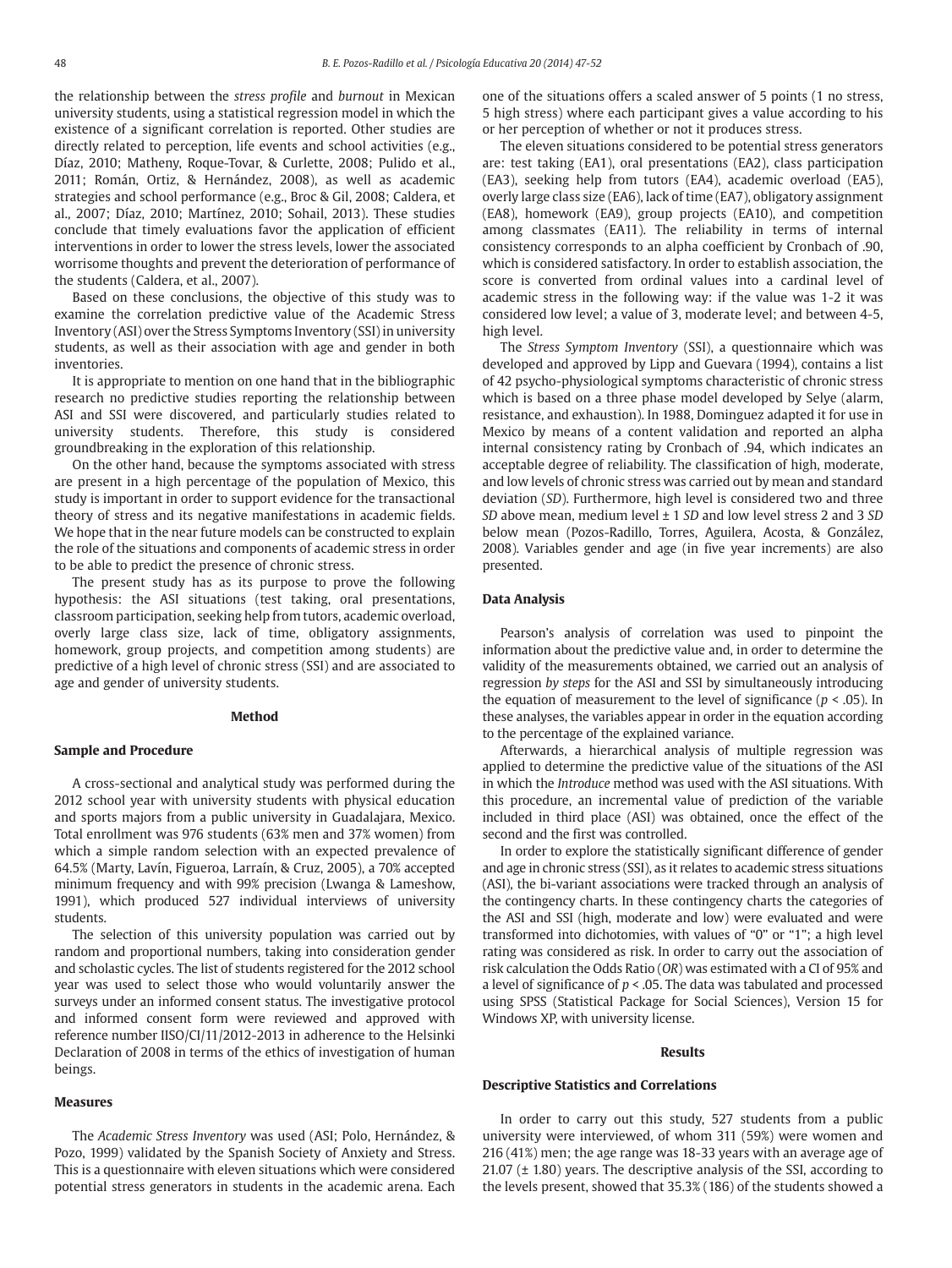high level of chronic stress, 44.8% (236) moderate levels, and 19.9% (105) low levels. After the analysis of the situations of the ASI, 32.8% (173) showed high levels of stress when taking a test; 25.4% (134) from competitiveness among classmates; 18.6% (98) from lack of time; 18% (95) from oral presentations; 17.8% (94) from overly large class size; 17.5% (82) from seeking help from tutors; 17.1% (90) from homework; 16.7% (88) from obligatory assignments; 15.9% (84) from group projects; and 15.5% (82) from class participation, academic overload or both. The breakdown and description of this data, according to gender, is shown in Table 1; the age distribution is shown in Table 2.

### **Predictive Value of the ASI as it relates to the SSI**

Table 3 indicates the correlations between the SSI scores and the ASI situations. The analysis reveals that the positive correlations, which indicated a moderate strength, were situation EA3 (*r* = .63, *p* < .01), followed by EA8 ( $r = .49$ ,  $p < .01$ ); the situation EA1 showed a weak correlation (*r* = .21, *p* < .01). Other situations presented a nonsignificant correlation with *r* less than .20: *r* = 12 for EA2, *r* = .13 for EA4, *r* = .16 for EA5, *r* = .14 for EA6, *r* = .11 for EA7, *r* = .10 for EA9, *r* = .16 for EA10. Situation EA11 yielded *r* = .01, which was considered a very low correlation and was therefore not included.

The correlation coefficient obtained by analysis of chronic stress through regression *by steps*, initially revealed that the situations of classroom participation (EA3), obligatory homework (EA8), and test taking (EA1) met the predictive criteria with a significant value ( $R^2$  = .26,  $F = 13.3$ ,  $p < .05$ ). The EA3 situation presented a stronger correlation according to the adjusted *R*2; in the first model, the last situation had a 21% SSI prediction, with an *F* = 25.2 and a *p* < .05. Nevertheless, when EA8 and EA1 situations were introduced the prediction only increased by 5%. The rest of the situations were excluded because they had either an insignificant or a negative correlation. The results showed a significant increase in the explanation of the ASI and SSI, as appraised by the university students. When the EA3 equation was introduced the additional predictive value related to the situations EA8 (*p* < .01) and EA1 (*p* < .05), as reported in Table 4.

## **Analysis of Association for the ASI and SSI with Age and Gender**

In the exploration to determine the association between high levels of the SSI and the ASI situations, with the variable of gender and age (Table 5) it was found that the high level of chronic stress (SSI) was related by means of the *OR* with the feminine gender variables (*OR* = 1.47) and with the age of 25 years (*OR* = 6.3) The

**Table 1**

Distribution of chronic stress levels according to the levels of academic stress situations and gender of college students at a public university, Guadalajara, Mexico, 2012

|                     |               | Chronic stress levels |                |          |                 |                |                |
|---------------------|---------------|-----------------------|----------------|----------|-----------------|----------------|----------------|
|                     |               | High                  |                | Medium   |                 | Low            |                |
|                     |               | Gender                |                | Gender   |                 | Gender         |                |
| Academic            |               | Fem                   | Mal            | Fem      | Mal             | Fem            | Mal            |
| stress situations   | Levels        | Fx                    | Fx             | Fx       | Fx              | Fx             | Fx             |
| (EA1)               | High          | 46                    | 26             | 47       | 24              | 20             | 10             |
| Realization<br>test | Medium<br>Low | 50<br>25              | 19<br>20       | 40<br>42 | 35<br>48        | 21<br>20       | 16<br>18       |
|                     |               |                       |                |          |                 |                |                |
| (EA2)               | High          | 32                    | 10             | 32       | 10              | 5              | 6              |
| Exhibition          | Medium<br>Low | 51<br>38              | 28<br>27       | 49<br>48 | 45<br>52        | 31<br>25       | 10<br>28       |
| jobs                |               |                       |                |          |                 |                |                |
| (EA3)               | High          | 21                    | 19             | 26       | 11              | 3              | 2              |
| Intervention        | Medium        | 41                    | 18             | 46       | 39              | 9              | $9\,$          |
| in class            | Low           | 59                    | 28             | 57       | 57              | 49             | 33             |
| (EA4)               | High          | 30                    | 8              | 26       | 21              | $\sqrt{6}$     | $\mathbf{1}$   |
| Attend tutorials    | Medium        | 32                    | 25             | 40       | 34              | 13             | 14             |
|                     | Low           | 59                    | 32             | 63       | 52              | 42             | 29             |
| (EA5)               | High          | 23                    | 15             | 26       | 11              | 5              | $\overline{2}$ |
| Academic            | Medium        | 38                    | 21             | 32       | 31              | 16             | 12             |
| Overload            | Low           | 60                    | 29             | 71       | 65              | 40             | 30             |
| (EAG)               | High          | 29                    | 10             | 26       | 19              | $\overline{7}$ | 3              |
| Overcrowding in     | Medium        | 38                    | 28             | 26       | 30              | 16             | 13             |
| the classroom       | Low           | 54                    | 27             | 77       | 58              | 38             | 28             |
| (EA7)               | High          | 27                    | 12             | 29       | 19              | 6              | 5              |
| Lack of time        | Medium        | 37                    | 27             | 40       | 34              | 21             | 11             |
|                     | Low           | 57                    | 26             | 60       | 54              | 34             | 28             |
| (EA8)               | High          | 33                    | $\overline{7}$ | 22       | 19              | 6              | $\mathbf{1}$   |
| Jobs                | Medium        | 37                    | 20             | 41       | 39              | 10             | 11             |
| mandatory           | Low           | 51                    | 38             | 66       | 49              | 45             | 32             |
| (EA9)               | High          | 23                    | 14             | 35       | $9\,$           | $\overline{9}$ | $\mathbf{0}$   |
| Tasks               | Medium        | 38                    | 17             | 26       | 27              | 17             | 14             |
| study               | Low           | 60                    | 34             | 68       | 71              | 35             | 30             |
| (EA10)              | High          | 28                    | 18             | 22       | $7\phantom{.0}$ | $\overline{7}$ | $\overline{2}$ |
| Work                | Medium        | 27                    | 8              | 29       | 24              | 10             | 8              |
| group               | Low           | 66                    | 39             | 78       | 76              | 44             | 34             |
| (EA11)              | High          | 26                    | 22             | 40       | 26              | 13             | $\overline{7}$ |
| Competitiveness     | Medium        | 38                    | 18             | 42       | 31              | 26             | 23             |
| between mates       | Low           | 57                    | 25             | 47       | 50              | 22             | 14             |

*Note*. Post. Questionnaire data SSI and ASI, Fem = female, Mal = male.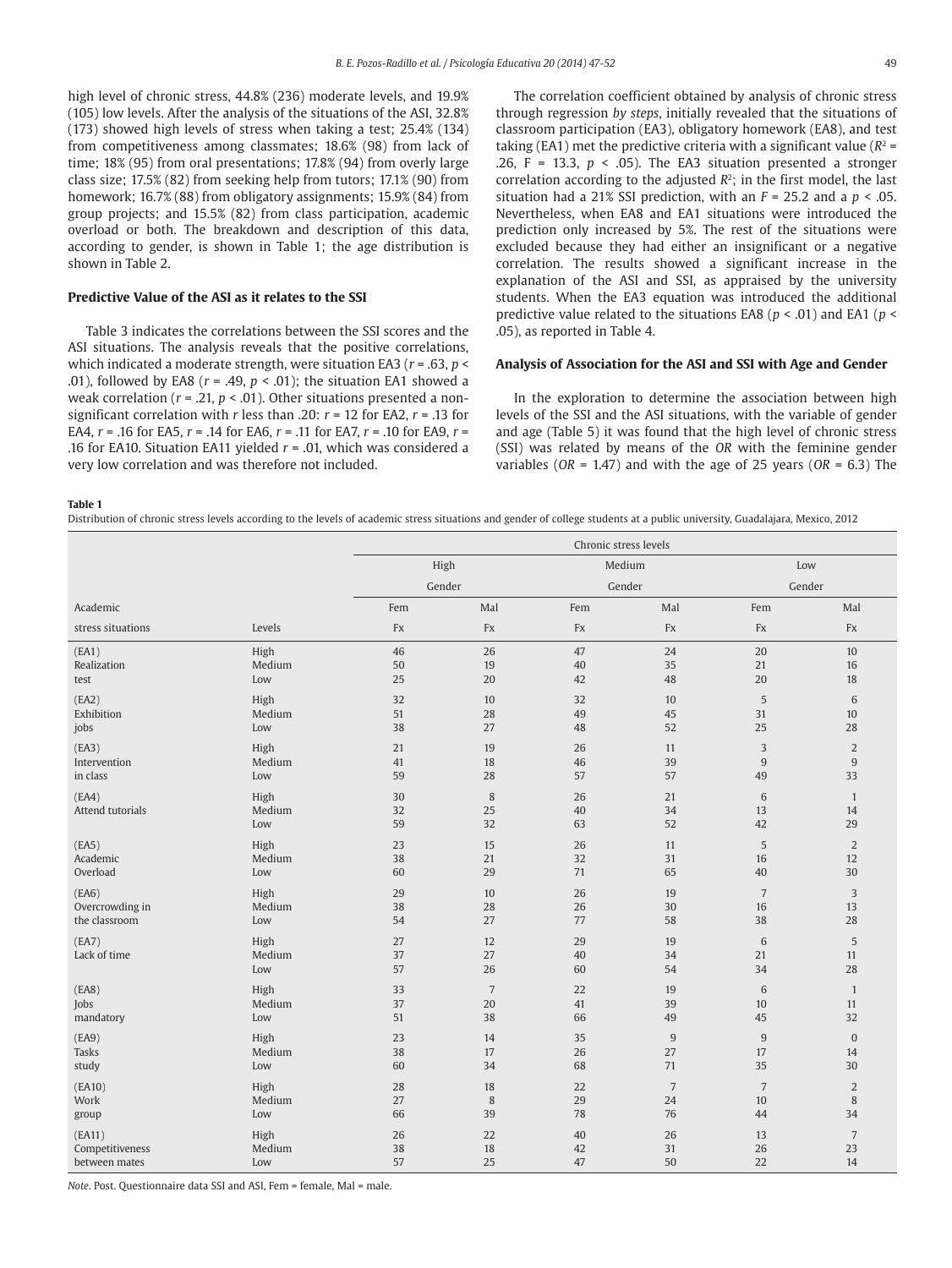#### **Table 2**

Distribution of high levels of chronic stress and academic stress according to the age of college students at a public university. Guadalajara, Mexico, 2012

|                                            |                                   |                                        | High levels of chronic stress  |                              |                            |                                                  |                                |
|--------------------------------------------|-----------------------------------|----------------------------------------|--------------------------------|------------------------------|----------------------------|--------------------------------------------------|--------------------------------|
| High level                                 |                                   | Age                                    |                                | Age                          |                            | Age                                              |                                |
| of academic                                |                                   | $18 - 21$                              |                                | $22 - 25$                    |                            | $26y +$                                          |                                |
| stress situations                          | Age                               | Fx                                     | $\%$                           | Fx                           | $\%$                       | $\mathop{\text{Fx}}$                             | $\%$                           |
| (EA1)<br>Realization<br>test               | $18 - 21$<br>$22 - 25$<br>$26y +$ | 44<br>28<br>$\boldsymbol{0}$           | 8.3<br>5.3<br>$\boldsymbol{0}$ | 34<br>37<br>$\overline{0}$   | 6.5<br>7.0<br>$\mathbf{0}$ | 17<br>13<br>$\mathbf{0}$                         | 3.2<br>2.5<br>$\boldsymbol{0}$ |
| (EA2)<br>Exhibition jobs                   | $18 - 21$<br>$22 - 25$<br>$26y +$ | 22<br>16<br>$\mathbf{1}$               | 4.2<br>3.0<br>0.2              | 23<br>19<br>$\overline{0}$   | 4.4<br>3.6<br>$\mathbf{0}$ | 8<br>3<br>$\mathbf{0}$                           | 1.5<br>0.6<br>$\overline{0}$   |
| (EA3)<br>Intervention in class             | $18 - 21$<br>$22 - 25$<br>$26y +$ | 33<br>$\sqrt{ }$<br>$\boldsymbol{0}$   | 6.3<br>1.3<br>$\mathbf{0}$     | 23<br>14<br>$\mathbf{0}$     | 4.4<br>2.7<br>$\mathbf{0}$ | 3<br>$\overline{2}$<br>$\mathbf{0}$              | 0.6<br>0.4<br>$\mathbf{0}$     |
| (EA4)<br>Attend tutorials                  | $18 - 21$<br>$22 - 25$<br>$26y +$ | 27<br>11<br>$\boldsymbol{0}$           | 5.1<br>2.1<br>$\boldsymbol{0}$ | 26<br>20<br>$\mathbf{1}$     | 4.9<br>3.8<br>0.2          | 5<br>$\overline{2}$<br>$\mathbf{0}$              | 0.9<br>0.4<br>$\overline{0}$   |
| (EA5)<br>Academic<br>overload              | $18 - 21$<br>$22 - 25$<br>$26y +$ | 29<br>$9\,$<br>$\boldsymbol{0}$        | 5.5<br>1.7<br>$\boldsymbol{0}$ | 22<br>15<br>$\overline{0}$   | 4.2<br>2.8<br>$\mathbf{0}$ | 5<br>$\overline{2}$<br>$\mathbf{0}$              | 0.9<br>0.4<br>$\boldsymbol{0}$ |
| (EA6)<br>Overcrowding in<br>the classroom  | $18 - 21$<br>$22 - 25$<br>$26y +$ | 25<br>14<br>$\boldsymbol{0}$           | 4.7<br>2.6<br>$\boldsymbol{0}$ | 29<br>16<br>$\overline{0}$   | 5.5<br>3.0<br>$\mathbf{0}$ | $\overline{7}$<br>3<br>$\mathbf{0}$              | 1.3<br>0.6<br>$\overline{0}$   |
| (EA7)<br>Lack of time                      | $18 - 21$<br>$22 - 25$<br>$26y +$ | 28<br>11<br>$\mathbf{0}$               | 5.3<br>2.1<br>$\boldsymbol{0}$ | 28<br>19<br>$\mathbf{1}$     | 5.4<br>3.6<br>0.2          | $\overline{9}$<br>$\overline{2}$<br>$\mathbf{0}$ | 1.7<br>0.4<br>$\overline{0}$   |
| (EA8)<br>Jobs mandatory                    | $18 - 21$<br>$22 - 25$<br>$26y +$ | 28<br>12<br>$\boldsymbol{0}$           | 5.3<br>2.3<br>$\bf{0}$         | 25<br>15<br>$\mathbf{1}$     | 4.7<br>2.8<br>0.2          | 5<br>$\overline{2}$<br>$\mathbf{0}$              | 0.9<br>0.4<br>$\mathbf{0}$     |
| (EA9)<br>Tasks study                       | $18 - 21$<br>$22 - 25$<br>$26y +$ | 28<br>$\boldsymbol{9}$<br>$\mathbf{0}$ | 5.3<br>1.7<br>$\bf{0}$         | 26<br>18<br>$\overline{0}$   | 4.9<br>3.4<br>$\mathbf{0}$ | 8<br>$\mathbf{1}$<br>$\overline{0}$              | 1.5<br>0.2<br>$\overline{0}$   |
| (EA10)<br>Work group                       | $18 - 21$<br>$22 - 25$<br>$26y +$ | 36<br>10<br>$\boldsymbol{0}$           | 6.8<br>1.9<br>$\boldsymbol{0}$ | 16<br>13<br>$\boldsymbol{0}$ | 3.0<br>2.5<br>$\mathbf{0}$ | 5<br>$\overline{4}$<br>$\mathbf{0}$              | 0.9<br>0.8<br>$\overline{0}$   |
| (EA11)<br>Competitiveness<br>between mates | $18 - 21$<br>$22 - 25$<br>$26y +$ | 38<br>10<br>$\boldsymbol{0}$           | 7.2<br>1.9<br>$\boldsymbol{0}$ | 33<br>30<br>$\mathbf{1}$     | 6.3<br>5.7<br>0.2          | 14<br>5<br>$\mathbf{1}$                          | 2.7<br>0.9<br>0.2              |

*Note*. Post. Questionnaire data SSI and ASI.

#### **Table 3**

Matrix of correlations between the scores on college students to the Stress Symptom Inventory (SSI) and the Academic Stress Inventory (ASI)

|             | <b>ISE</b>          | EA1                 | EA <sub>2</sub> | EA3                | EA4         | EA <sub>5</sub>     | EA6                 | EA7        | EA8        | EA9     | <b>EA10</b> | <b>EA11</b> |
|-------------|---------------------|---------------------|-----------------|--------------------|-------------|---------------------|---------------------|------------|------------|---------|-------------|-------------|
| <b>ISE</b>  | $---$               |                     |                 |                    |             |                     |                     |            |            |         |             |             |
| EA1         | $.21$ <sup>**</sup> | $---$               |                 |                    |             |                     |                     |            |            |         |             |             |
| EA2         | $.12^{**}$          | .38                 | $---$           |                    |             |                     |                     |            |            |         |             |             |
| EA3         | $.63^{**}$          | $-.30$              | $-.14$          | $---$              |             |                     |                     |            |            |         |             |             |
| EA4         | $.13**$             | $.08^\circ$         | .14             | $.35^{**}$         | $---$       |                     |                     |            |            |         |             |             |
| EA5         | $.16^{**}$          | .01                 | .17             | $.40^{**}$         | $.29^{**}$  | $-\,--\,$           |                     |            |            |         |             |             |
| EA6         | .14"                | .02                 | $.10^{**}$      | $.38^{\circ\circ}$ | .46"        | $.22$ <sup>**</sup> | ---                 |            |            |         |             |             |
| EA7         | $.11$ "             | $.08^\circ$         | $.15^{**}$      | .33"               | .31"        | .37"                | $.25$ <sup>**</sup> | $---$      |            |         |             |             |
| EA8         | $.49^{\circ}$       | .06                 | .09             | .05                | 1.00"       | $.74$ <sup>**</sup> | 1.00"               | $.74^{**}$ | $---$      |         |             |             |
| EA9         | $.10^{**}$          | $-.00$              | $.19**$         | .41"               | $.29^{**}$  | $.38**$             | $.32^{**}$          | $.39^{**}$ | $.43^{**}$ | $---$   |             |             |
| <b>EA10</b> | $.16^{**}$          | .05                 | .06             | .33"               | $.29^{**}$  | $.29**$             | .34"                | $.26*$     | $.34^{**}$ | .43"    | $---$       |             |
| EA11        | $-.01"$             | $.11$ <sup>**</sup> | $.08^{\circ}$   | .14                | $.08^\circ$ | $.19^{**}$          | $.10*$              | $.10^{**}$ | .18        | $.16$ " | $.20^{**}$  | $---$       |

*Note.* SSI = chronic stress, EA1 = conducting test, EA2 = exhibition of works, EA3 = classroom intervention, EA4 = Attend tutorials, EA5 = academic overload, EA6 = overcrowding in the classroom, EA7 = lack of time, EA8 = compulsory labor, EA9 = study tasks, EA10 = workgroups, EA11 = competition among peers. \**p <* .05, \*\**p <* .01.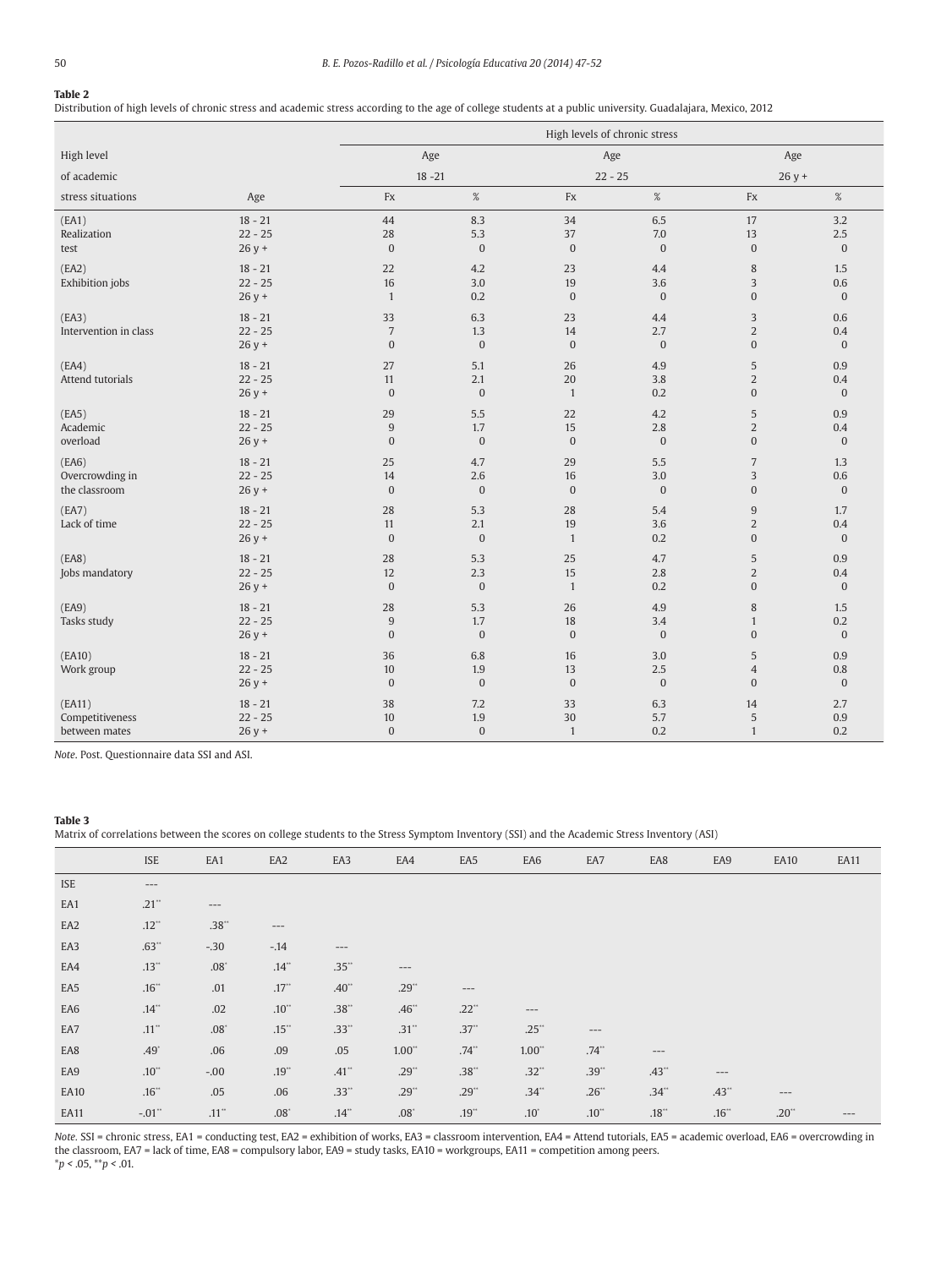#### **Table 4**

Hierarchical multiple regression analysis of SSI (Stress Symptom Inventory) on each of the academic stress situations ASI (Academic Stress Inventory)

| <b>ISE</b> | <b>Beta</b> | ET  | (p)    | $R^2$    | F    |
|------------|-------------|-----|--------|----------|------|
| Model 1    |             |     |        | $.21***$ | 25.2 |
| EA3        | .21         | .04 | < 0.01 |          |      |
| Model 2    |             |     |        | $.24***$ | 16.9 |
| EA3        | .18         | .04 | < .01  |          |      |
| EA8        | .12         | .04 | < 0.01 |          |      |
| Model 3    |             |     |        | $.26*$   | 13.3 |
| EA3        | .17         | .04 | < 0.01 |          |      |
| EA8        | .12         | .04 | < .01  |          |      |
| EA1        | .10         | .03 | < 0.05 |          |      |

*Note.* Questionnaire Data SSI and ASI, EA3 = classroom intervention, EA8 = compulsory labor, EA1 = conducting test.

**\****p* < .05, **\*\****p* < .01.

academic stress situations (ASI) that were found to have a significant association were EA1 with feminine gender (*OR* = 1.48) and with the age of 23 (*OR* = 2.09); for EA3 the association was established with the age of 18 (*OR* = 2.89) and for EA8 only the feminine gender was significant with an *OR* = 1.70. The other situations did not show any significance with the variables of age and gender.

#### **Table 5**

Association between high levels of chronic stress (SSI) and academic stress (ASI) in relation to age and gender of university students from a public university in Guadalajara, Mexico

| Variables             | High level    | p       | <b>OR</b> | CI (95%)       |
|-----------------------|---------------|---------|-----------|----------------|
| SSI (Chronic stress)  |               |         |           |                |
| Gender female         | 125           | $.03*$  | 1.47      | $1.02 - 2.14$  |
| Age 25 years          | 8             | $.00**$ |           | $1.32 - 19.32$ |
| ASI (Academic Stress) |               |         |           |                |
| EA <sub>1</sub>       |               |         |           |                |
| Gender female         | 113           | $.04*$  | 1.48      | $1.01 - 2.16$  |
| Age 23 years          | $.00**$<br>29 |         | 2.09      | $1.21 - 3.61$  |
| EA3                   |               |         |           |                |
| Age 18 years          | 16            | $.01*$  | 2.18      | $1.19 - 7.01$  |
| EA8                   |               |         |           |                |
| Gender female         | 61            | $.03*$  | 1.70      | $1.04 - 2.79$  |

*Note.* Questionnaire Data SSI and ASI, EA3 = classroom intervention, EA8 = compulsory labor, EA1 = conducting test. *OR* = Odds Ratio, CI = Confidence Interval. **\****p* < .05, **\*\****p* < .01.

With regard to these analyses, we have made various contrasts relative to the supposed independence, normality, and homoscedasticity. In this sense, we must review the data, which does not show multicollinearity among the predictor variables. The average of the statistical values of "tolerance" carried out for the physical, psychological, and behavioral factors was set at .79, with no value below .71. The proximity of these values and the maximum value (range 0-1) indicates the independence of the contributions of the predictor variables over the values of the eleven academic stress indicators, thereby showing that the variance of the residuals is constant, proving that the residuals were distributed normally. The average of the value (*VIF* = 1.24), with no value below 1.05, shows that there was no a collinearity problem.

#### **Discussion**

The study demonstrated that a positive correlation exists between the ASI and some situations of the SSI, including class participation, obligatory homework and test taking. The ratings show a dependency among the variables, that is, when one increases the other does as well in constant proportion. These results permit us to validate our hypothesis. To our knowledge, this is the first predictive study which identifies the existence of a relationship between the situations which make up the ASI with the level of SSI in university students. The resulting model of this investigation helps to confirm the transactional theory of *social cognitive* focus, where the interaction of the stress variables was emphasized, based on the cognitive processes which developed around a stressful situation as the internal representation of the evaluations which are peculiar to and problematic for the students and their academic environment.

Studies about stress (e.g., Arreola-Quiroz & Stucchi, 2010; Matheny et al., 2008; Silva, 2009) mention that Mexico is considered among the countries with elevated stress levels. In the United States, 70% of medical visits are for problems which are caused by stress, and a quarter of the medications which are sold in that country are antidepressants or other types of drugs which affect the central nervous system (Aselton, 2012; Cox & Mackay, 1981). Regarding academic stress, previous studies have proven that stress is present in educational environments and furthermore that it is more frequent with homework and tests, the lack of time to complete assignments, and not having understood the material (e.g., Díaz, 2010; Pulido et al., 2011; Román et al., 2008). Some factors are the cause of important differences in results such as those related to the different study plans of the educational institution the students attend and which is the objective this study, since the educational model is oriented to professional competence, where not the tests but the students' classroom participation is considered to be the best means of evaluation. Another probable cause for these differences is the variation in the study design, most importantly those who were involved in other situations which tackled the issues differently, and the tendency of the students to have poor academic achievement (e.g., Broc & Gil, 2008; Caldera et al. 2007; Celis et al., 2001; Díaz, 2010; Martínez, 2010; Navea, 2012; Sohail, 2013).

In our study we also observed a significant association according to the *OR* between the levels of chronic and academic stress (EA1 and EA8) in women as compared to those of men, which therefore implies that closer attention should be given to this population of students. In other studies it has been found that the feminine gender present a higher risk of stress (e.g., Costarelli & Patsai, 2012; Leiner & Jiménez, 2011; Pozos et al., 2008; Pulido et al., 2011). In terms of age, it was found that a relationship exists between a high chronic stress level and 25 years of age; furthermore, for a high level of academic stress, a significant association was found between situation EA1 and 23 years of age, and between situation EA3 and 18 years of age. Other studies differ with these results, indicating that 21-year-old students are at an increased risk for stress (e.g., Leiner & Jiménez, 2011; López & López, 2011). The difference between these authors and the work presented here stems from the fact that the association between the situations was more specific both for chronic stress as well as for the different situations of academic stress. Nevertheless, the average age in this study was 21 years. The age range which showed significant association was 18-25 years. Also, it was discovered that there is a higher frequency of moderate levels of chronic stress, with a difference of 9.5% over high levels, which should be considered an alarming situation. The instrument used (SSI) is based on symptomatic evidence, which thereby shows that if no intervention strategy to reduce stress levels from moderate to low is put into place, these rates could elevate to high levels at any moment, putting health and academic performance at risk. This could result in low scholastic achievement or desertion by the students.